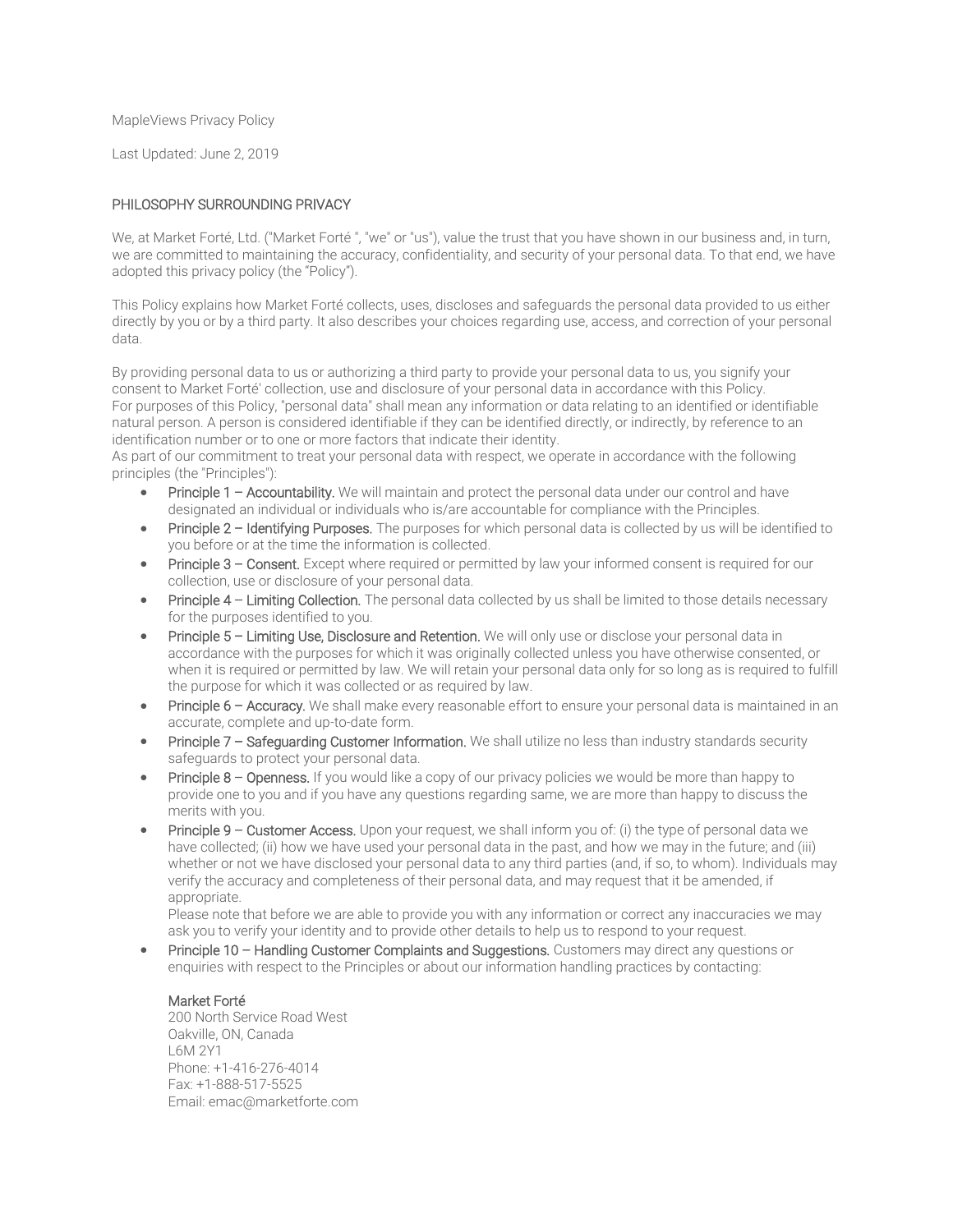# WHY WE GATHER PERSONAL INFORMATION:

At Market Forté, we gather and use personal data to process your orders for the purchase of software licenses, services and other products from Market Forté, to facilitate and ensure the delivery of products purchased and services requested and to process payment of such orders. We also use the personal data you have provided to us to communicate with you about your purchases, to respond to any inquiries you make, to manage your account, give you access to support, free trials and training resources and safeguard our respective interests. We will send you important notices, and respond to any special needs or enquiries you may have. We may also send you information about other products and services in which we believe you may be interested.

We only use personal data for the purposes that we have disclosed to you. If for any reason your information is required to fulfill a different purpose, we will obtain your consent before we proceed.

#### INFORMATION PROVIDED TO MARKET FORTÉ

Information may be provided by you when you make an agreement with Market Forté to use our products such as the MapleViews Website/system/application and/or have an account set up to make use of such products. In such cases you may provide us with certain information such as your name, position/title, company name, company email address, company mailing address and applicable phone number. Typically, businesses are the ones who purchase our licenses and services. However, on the rare occasion, an individual may purchase a license or service for personal use, or an individual may use their own credit card (and not the business's credit card) or otherwise submit their own information instead of the business's information, to place an order or communicate with us. In those instances, their personal data may be collected. The type of personal data we may ask for depends on and is related to the reason (or purpose) such personal data was provided to us. For instance, in order to process and deliver orders for products and services purchased or requested from Market Forté, we may collect your name, credit card information, email address and other similar pieces of information related to the individual purchasing the order. In addition to the foregoing, we may ask for company name, mailing address and applicable telephone numbers.

We may gather such personal data from you via mail, email, facsimile, Internet, in person, over the telephone, or from third parties who we reasonably believe have your authority to disclose such personal data to us.

If you submit your personal data through our websites or through our products, we use your personal data to provide and support the interactive features you are seeking to use and to generally improve our products and services. Such support may include technical notices, updates, security alerts, and administrative messages. Where permitted by applicable law, we may also send you promotional communications from time to time to inform you of our products and services. These communications may include feature updates, surveys, newsletters, offers, contests and events. You can opt out of marketing communications at any time by contacting us by email at [emac@marketforte.com](mailto:info@dundas.com?subject=Unsubscribe) with Unsubscribe in the subject line or following the unsubscribe link or opt-out instructions included in our marketing communications.

The choice to provide us with your personal data, either directly or through a third party, is always yours. However, your decision to withhold particular information may result in limiting our ability to provide you with the services or products you requested.

## MARKET FORTÉ'S WEBSITES

We may also collect personal data from our websites when you use the interactive features of the websites, such as but not limited to free trials, forms to submit questions and feedback, online surveys or other promotions. If you apply for a position with Market Forté through a job posting on our websites, we will collect personal data about you such as your name, resume, phone number, and email address. If you comment on articles or blog posts, we may also collect certain personal data about you that you include in your comment. We and our authorized partners may also collect information using cookies for a variety of reasons.

Through the use of website cookies (very small text file that is added to your hard drive from a web page), we monitor the ads you see and the number of times these ads are seen. Cookies are stored in your browser's file directory. Next time you visit the site, your browser will read the cookie and relay the information back to the website. By using Market Forté websites you consent to the use of these cookies.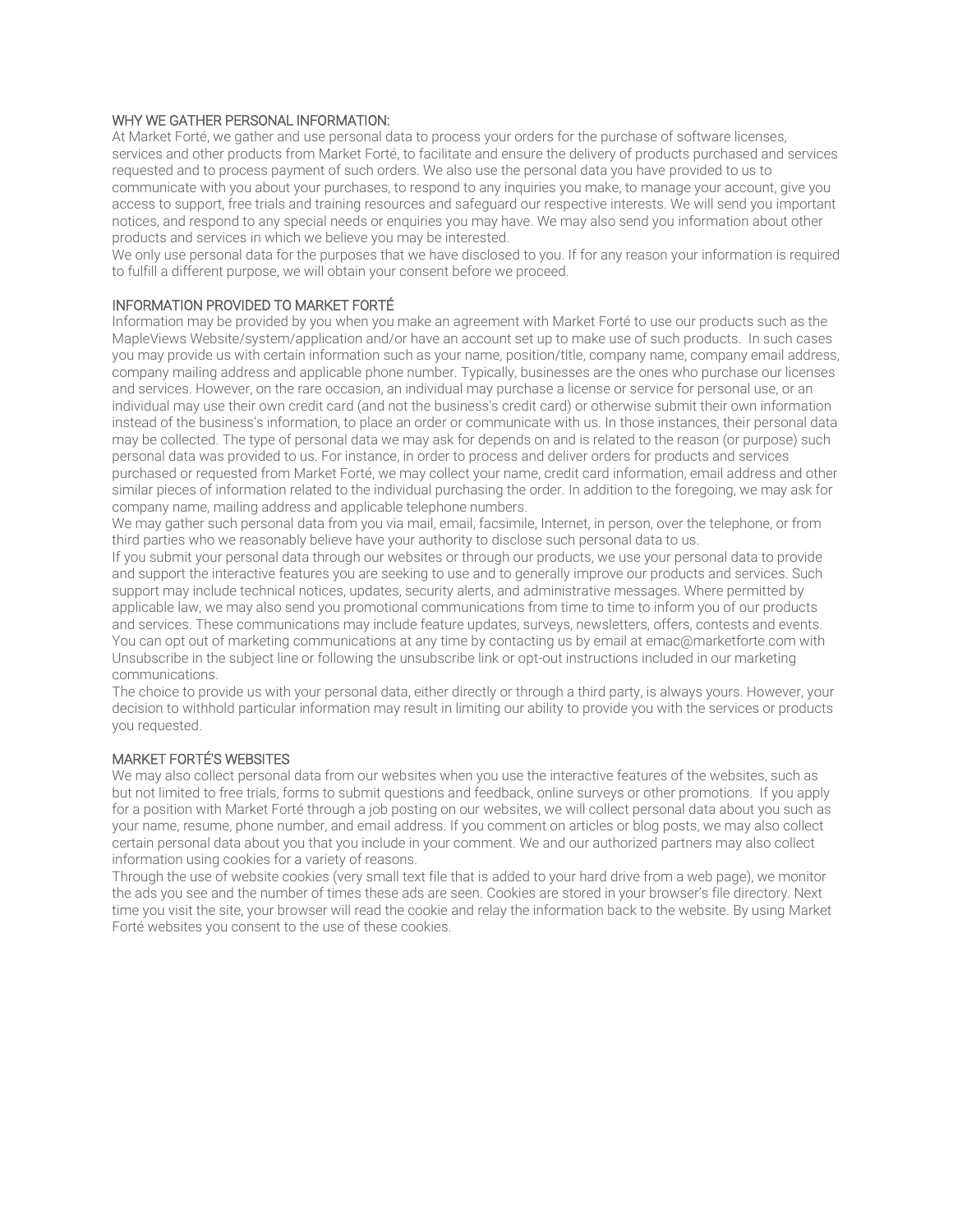| Cookie | Default<br>Expiration<br>Time | Description                                                                                                                                                                                                                                                                                              |
|--------|-------------------------------|----------------------------------------------------------------------------------------------------------------------------------------------------------------------------------------------------------------------------------------------------------------------------------------------------------|
| _ga    | 2 years                       | Used to distinguish users. The first task Google Analytics performs on a<br>Web page is to write a new _ga cookie to identify the user as unique. If the<br>_ga cookie already exists in that browser for the given site, the Google<br>Analytics instead refreshes the expiration for a full two years. |
| _gid   | 24 hours                      | Used to distinguish users                                                                                                                                                                                                                                                                                |
| _gat   | 1 minute                      | Used to throttle request rate. If Google Analytics is deployed via Google<br>Tag Manager, this cookie will be named _dc_gtm_                                                                                                                                                                             |
| _gac   | 90 days                       | Contains campaign related information for the user. Google Ads website<br>conversion tags will read this cookie unless you opt out. Learn more here.                                                                                                                                                     |

Cookies facilitate multi-session analysis if visitors do not delete cookies from their browsers. Similarly, a single individual who visits Market Forté websites using multiple browsers (Firefox and Chrome, for example) will be tracked in Google Analytics as multiple separate users, as will one person who accesses your site on multiple devices. If a visitor accesses Market Forté websites in a private/incognito browser window, Google Analytics will still track activity during the session, but the \_ga cookie will not persist past the session. Any return visit will therefore be attributed to a new user.

More information on Google Analytics cookies can be found [here.](https://developers.google.com/analytics/devguides/collection/analyticsjs/cookie-usage)

Market Forté's websites may include social media features such as "Like" and "Share" buttons on the Instagram, Facebook, Twitter or LinkedIn. These features may collect your internet protocol address (IP address), which webpage you are visiting, and may set a cookie to enable the feature to function properly. The use of such features is governed by the privacy policies of the feature owner.

WHILE WE TRY TO ENSURE THAT EVERY THIRD PARTY WHO DISCLOSES PERSONAL DATA TO US HAS YOUR CONSENT TO DO SO, IF YOU BELIEVE THAT A THIRD PARTY HAS INAPPROPRIATELY DISCLOSED YOUR PERSONAL DATA TO US, PLEASE CONTACT THAT THIRD PARTY. IF THEY DO NOT ADEQUATELY RESPOND TO YOUR INQUIRIES, PLEASE LET US KNOW IMMEDIATELY.

For purposes of maintaining quality service, calls to Market Forté's service phone lines may be recorded but only when a recorded message given to you prior to your call being answered lets you know that your call may be the subject of call recording.

# WHEN INFORMATION MAY BE DISCLOSED TO OUTSIDE PARTIES:

Except as specifically provided for in this Policy, we do not disclose any personal data to third parties. The following are the limited instances where we may disclose your personal data to third parties:

- to facilitate the processing of your order and delivery of the purchased products and services;
- to investigate potentially fraudulent or questionable activities regarding your account(s) or the use of our products or services;
- to offer you related products and services that might benefit you;
- in anticipation of and in the course of an actual or potential sale, reorganization, consolidation, merger or amalgamation of our business; and
- when required or permitted by law.

The type of information we are legally required to disclose may relate to national security, criminal investigations or government tax reporting requirements. In some instances such as a legal proceeding or court order, we may also be required to disclose certain information to authorities. Only the information specifically requested is disclosed and we take precautions to satisfy ourselves that the authorities that are making the request have legitimate grounds to do so. If your personal data becomes subject to a legal disclosure requirement and we are permitted to do so, we will attempt to notify you of said disclosure, if we have current contact information on file.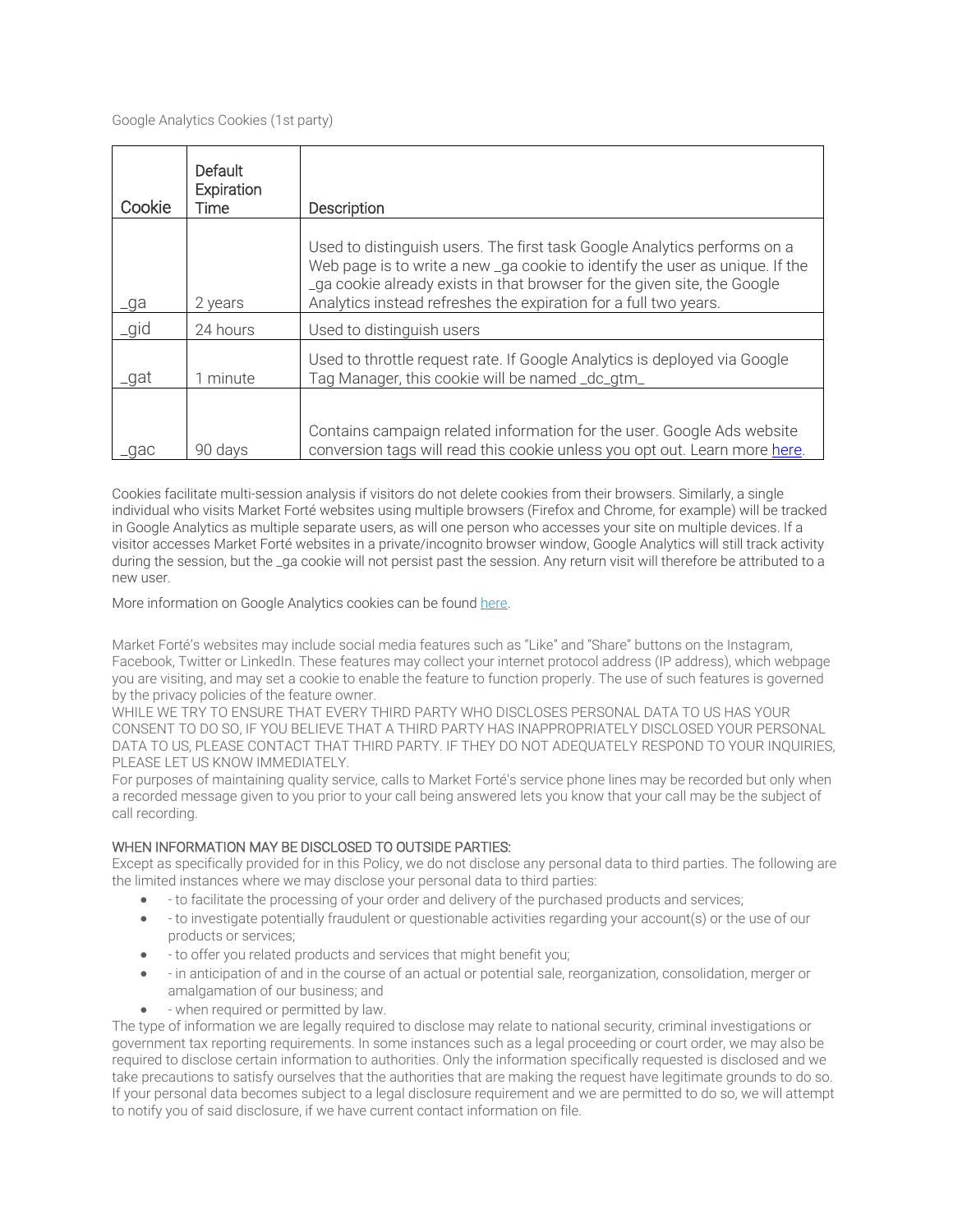There are some situations where we are legally permitted to disclose personal data such as employing reasonable and legal methods to enforce our rights or to investigate suspicion of illegal activities.

From time to time, we may post case studies, success stories and testimonials that contain personal data on our websites or in other publicly distributed material. In such cases, we obtain your written consent before posting your name or other personal data with the case study, success story or testimonial. If you wish to delete or remove your case study, success story or testimonial, you can contact us at [emac@marketforte.com.](mailto:marketing@dundas.com)

Our websites may provide customers, partners and users with access to a community forum for questions, comments, and other information. Any information that you post to such a forum might be collected and used by others who access it. You may request to have your personal data removed from such forum by contacting us at [emac@marketforte.com](mailto:marketing@dundas.com) . If we cannot remove your information, we will contact you with reasons why.

## OUR EMPLOYEES AND YOUR PERSONAL INFORMATION:

In the course of daily operations, access to private, sensitive and confidential information is restricted to authorized employees who have a legitimate business purpose and reason for accessing it. For example, when you call us, our designated employees will access your information to verify who you are and to assist you in fulfilling your requests. Unauthorized access to and/or disclosure of personal data by an employee of Market Forté is strictly prohibited. All employees are expected to maintain the confidentiality of personal data at all times and failing to do so will result in appropriate disciplinary measures, which may include dismissal.

## LEGAL BASIS FOR PROCESSING PERSONAL DATA (APPLICABLE TO EEA ONLY)

If you are located in the European Economic Area (EEA), Market Forté' legal basis for collecting and processing the personal data we receive depends on the context in which it is sent to us. In our normal course of business, we will only collect and process personal data that has been sent to us by you through our websites, via email, mail or facsimile. Subject to compliance with the requirements of Article 6 of the GDPR, as of May 25, 2018, we will process the personal data sent to us where you have provided your consent, or where processing is necessary for the performance of a contract to which you are a party or in order to take steps, at your request, prior to entering into a contract. We may also process your personal data where the processing of the information is necessary for the purposes of the legitimate interests pursued by the controller or by a third party and not overridden by your interests or fundamental rights and freedoms which require protection of personal data, in particular where you are a child. We may process your personal data where we have a legal obligation to collect and process personal data and are the controller in respect of such data, or where the processing is necessary to protect your vital interests or that of another natural person. In circumstances where we rely on your consent to process the personal data, you have the right to withdraw your consent at any time. However, this may not affect the lawfulness of the processing based on the consent Market Forté has received prior to the withdrawal of consent.

#### HOW WE SAFEGUARD YOUR INFORMATION:

We use industry standard technologies and maintain current security standards to ensure that your personal data is protected against unauthorized access, disclosure, inappropriate alteration or misuse.

Electronic customer files are kept in a highly secured environment with restricted access. Paper-based files are stored in locked filing cabinets. Access is also restricted.

We manage our server environment appropriately and our firewall infrastructure is strictly adhered to. Our security practices are reviewed on a regular basis and we routinely employ current technologies to ensure that the confidentiality and privacy of your information is not compromised.

Our web sites uses Secure Socket Layer (SSL) and 256 bit encryption technologies to enhance security when you visit the secured areas of these sites. SSL is the industry standard tool for protecting and maintaining the security of message transmissions over the Internet. When you access your accounts or send information from secured sites, encryption will scramble your data into an unreadable format to inhibit unauthorized access by others.

To safeguard against unauthorized access to your accounts, you are required to "sign-on" using a user ID and a password to certain secured areas of Market Forté's websites. Both user ID and password are encrypted when sent over the Internet. If you are unable to provide the correct password, you will not be able to access these sections.

### ACCESSING, AMENDING AND REMOVING YOUR INFORMATION

You may access and verify any of your information, or request to have your account removed by contacting us at [+1-](tel:+14164675100) [416-276-4014](tel:+14164675100) or emac@marketforte.com. Market Forté reserves the right to validate requests to ensure legitimacy. . To help us keep your personal data up-to-date, we encourage you to amend inaccuracies and make corrections as often as necessary. Despite our efforts, errors sometimes do occur. Should you identify any incorrect or out-of-date information in your file(s), we will make the proper changes. Where appropriate, we will communicate these changes to other parties who may have unintentionally received incorrect information from us.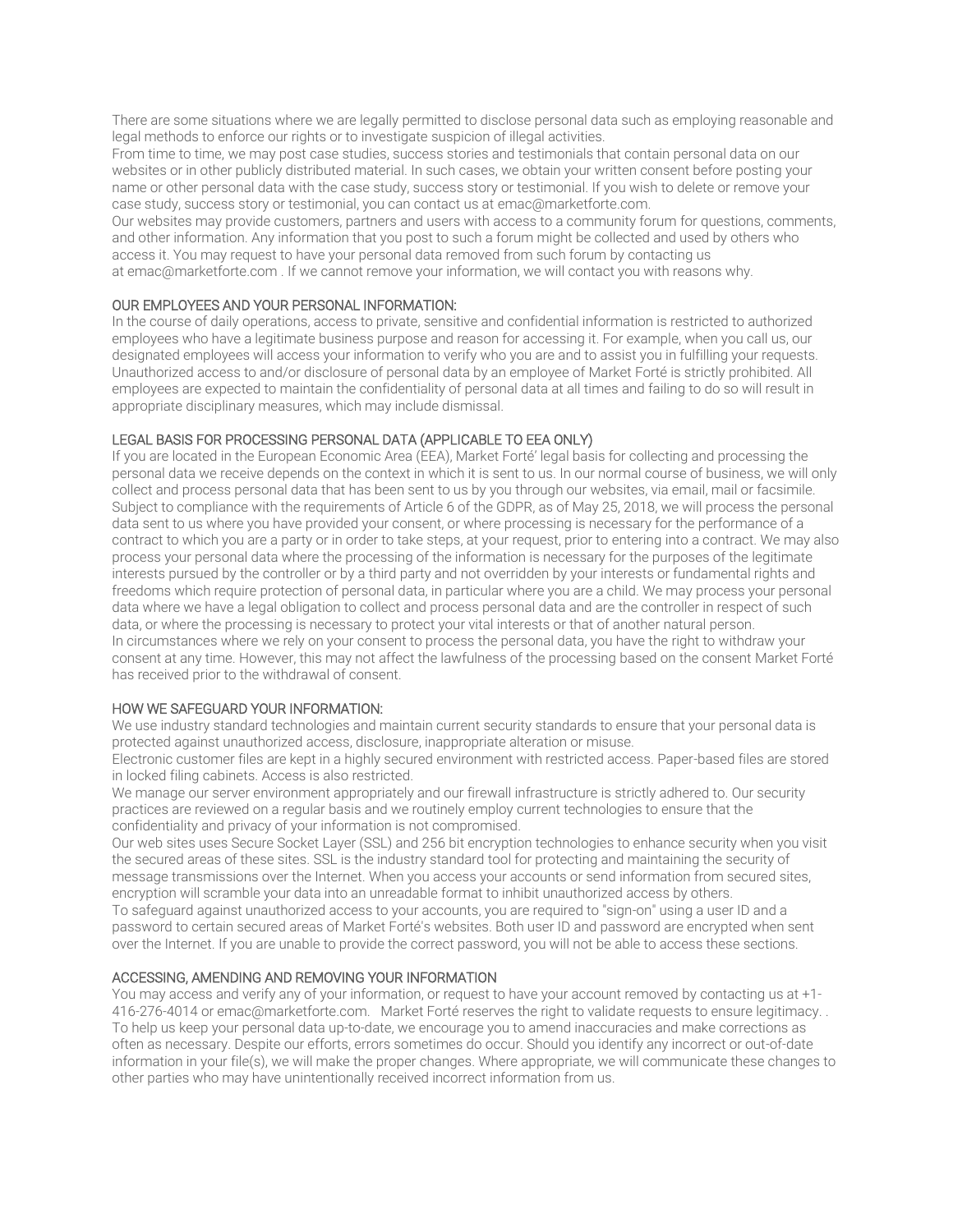# DATA RETENTION

Market Forté will retain your personal data for as long as needed to fulfill the purposes for which the data was provided. Market Forté will delete or anonymize your personal data when we no longer have a legitimate business need for it. If it is no longer possible to delete it because, for example, it has been backed up in archives, then we will securely store the personal data and isolate it from further processing until deletion is possible.

For personal data that we process on behalf of customers and partners users, we will retain such personal data in accordance with the terms of our agreement with them, subject to applicable laws.

## ADDITIONAL RIGHTS FOR EEA AND CERTAIN OTHER JURISDICTIONS

If you reside in the EEA or certain other jurisdictions, you have the right to exercise additional rights available to you under the local law that applies to you:

- Right of erasure: you may have a broader right to have personal data that we hold about you erased or deleted.
- Right to object to processing: you may have the right to request that Market Forté stop processing your personal data.
- Right to restrict processing: you may have the right to request that Market Forté limit the processing of your personal data in some circumstances (e.g. where you believe that the personal data we hold about you is inaccurate or was obtained unlawfully).
- Right to data portability: in some limited circumstances, you may have the right to receive a copy of your data in a structured, commonly used and machine-readable format and to request that we transfer your personal data to another controller.

In the event you would like to inquire about exercising these rights, you may contact us at emac@marketforte.com. In order to protect your privacy and that of others, we may take steps to verify your identity and the validity of your request before we comply.

## POLICY TOWARDS CHILDREN

We do not knowingly or intentionally collect or process any personal data from children under the age of 13. If a parent or legal guardian becomes aware that their child has provided us with personal data without their consent, they should contact us at emac@marketforte.com , and we will use reasonable efforts to delete such information.

### ASSIGNMENT OR TRANSFER

If Market Forté is to sell or divest all or substantially all of our business or assets with another entity, we may assign or transfer this Policy as well as your account and related data (including personal data) in accordance with applicable laws.

#### QUESTIONS, CONCERNS AND COMPLAINTS

If you have a question about the Policy stated on this site, please call us at +1-416-276-4014. If you have a concern or complaint about privacy, confidentiality or the personal data handling practices of Market Forté, our employees or service suppliers, please contact:

#### Eliot MacDonald

Director, Market Forté Phone: [+1-416-276-4014](tel:+14164675100p120) Fax: [+1-888-517-5525](tel:+14164224801) Email: [emac@marketforte.com](mailto:privacy@dundas.com)

Before Market Forté is able to provide you with any information or correct any inaccuracies, however, we may ask you to verify your identity and to provide other details to help us to respond to your request. We will endeavor to respond within an appropriate timeframe.

# UPDATING THIS PRIVACY POLICY:

Any changes to our privacy policy and information handling practices will be acknowledged in this policy in a timely manner. We may add, modify or remove portions of this policy when we feel it is appropriate to do so. You may determine when this policy was last updated by referring to the modification date found at the top of this privacy policy.

#### WEB SITES GOVERNED BY THIS PRIVACY POLICY:

The websites governed by the provisions and practices stated in this privacy policy ar[e www.marketforte.com](https://www.dundas.com/) and www.mapleviews.com. The Market Forté web sites may contain links to other third party sites that are not governed by this privacy policy. Although we endeavor to only link to sites with high privacy standards, our privacy policy will no longer apply once you leave the Market Forté web sites. Additionally, we are not responsible for the privacy practices